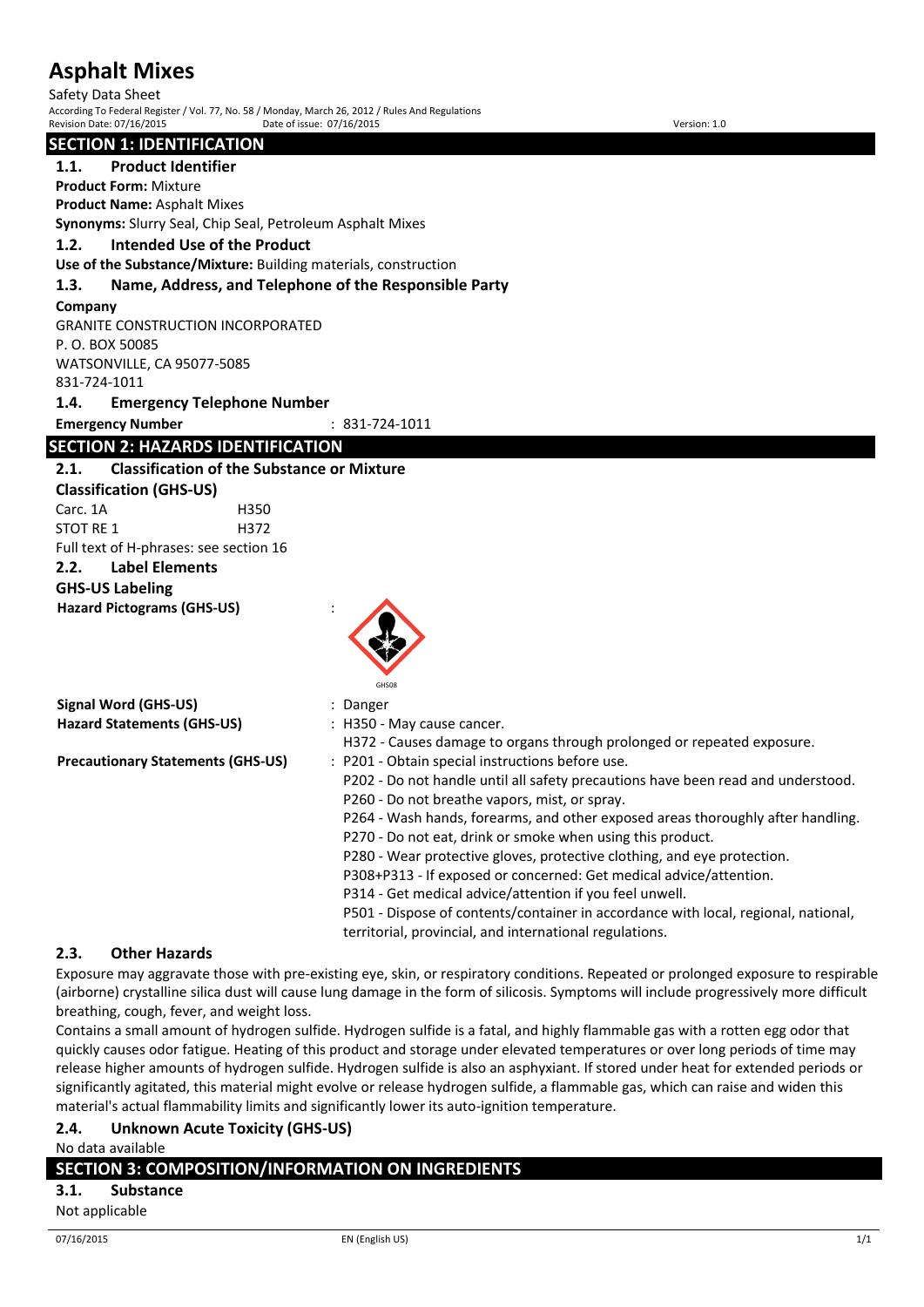Safety Data Sheet

According to Federal Register / Vol. 77, No. 58 / Monday, March 26, 2012 / Rules and Regulations

| 3.2.<br><b>Mixture</b>                                |                           |          |                                          |
|-------------------------------------------------------|---------------------------|----------|------------------------------------------|
| <b>Name</b>                                           | <b>Product Identifier</b> | %        | <b>Classification (GHS-US)</b>           |
| Mineral Aggregate (crushed stone, sand and<br>gravel) | N/A                       | > 85     | Not classified                           |
| Quartz                                                | (CAS No) 14808-60-7       | $1 - 20$ | Carc. 1A, H350<br><b>STOT RE 1, H372</b> |
| Asphalt                                               | (CAS No) 8052-42-4        | > 5      | Carc. 2, H351                            |
| Silica, cristobalite                                  | (CAS No) 14464-46-1       | $\leq 1$ | Carc. 1A, H350<br><b>STOT RE 1, H372</b> |
| Tridymite                                             | (CAS No) 15468-32-3       | < 1      | Carc. 1A, H350<br><b>STOT RE 1, H372</b> |

Full text of H-phrases: see section 16

### **SECTION 4: FIRST AID MEASURES**

### **4.1. Description of First Aid Measures**

**First-aid Measures General**: Never give anything by mouth to an unconscious person. If you feel unwell, seek medical advice (show the label if possible).

**First-aid Measures After Inhalation**: Remove to fresh air and keep at rest in a position comfortable for breathing. Obtain medical attention if breathing difficulty persists.

**First-aid Measures After Skin Contact**: Rinse immediately with plenty of water. Obtain medical attention if irritation develops or persists.

**First-aid Measures After Eye Contact**: Rinse cautiously with water for at least 15 minutes. Remove contact lenses, if present and easy to do. Continue rinsing. Obtain medical attention.

**First-aid Measures After Ingestion**: Do not induce vomiting. Rinse mouth. Seek medical attention if any problems arise.

#### **4.2. Most important symptoms and effects, both acute and delayed**

**Symptoms/Injuries:** Causes damage to organs through prolonged or repeated exposure.

**Symptoms/Injuries After Inhalation:** Repeated exposure to respirable (airborne) crystalline silica dust will cause lung damage in the form of silicosis. Inhalation of fumes or vapours may cause respiratory irritation. WARNING: irritating and toxic hydrogen sulfide gas may be present. Greater than 15-20ppm continuous exposure can cause mucous membrane and respiratory tract irritation. 50-500 ppm can cause headache, nausea, and dizziness. Continued exposure at these levels can lead to loss of reasoning and balance, difficulty in breathing, fluid in the lungs, and possible loss of consciousness. Greater than 500ppm can cause rapid unconsciousness and death if not promptly revived.

**Symptoms/Injuries After Skin Contact:** Repeated or prolonged skin contact may cause irritation.

**Symptoms/Injuries After Eye Contact:** Repeated or prolonged contact will cause mechanical irritation.

**Symptoms/Injuries After Ingestion:** Ingestion is likely to be harmful or have adverse effects.

**Chronic Symptoms:** May cause cancer. Causes damage to organs through prolonged or repeated exposure. Repeated or prolonged exposure to respirable (airborne) crystalline silica dust will cause lung damage in the form of silicosis. Symptoms will include progressively more difficult breathing, cough, fever, and weight loss. Repeated or prolonged skin contact may cause dermatitis and defatting. Product may contain polynuclear aromatic hydrocarbons (PNAs). Evidence from animal studies indicates that prolonged exposure to various PNAs can cause cancer of the lungs, skin and other organs.

**4.3. Indication of Any Immediate Medical Attention and Special Treatment Needed**

If you feel unwell, seek medical advice (show the label where possible).

## **SECTION 5: FIRE-FIGHTING MEASURES**

#### **5.1. Extinguishing Media**

**Suitable Extinguishing Media:** Alcohol-resistant foam. Carbon dioxide (CO<sub>2</sub>). Earth. Sand. Dry chemical powder. **Unsuitable Extinguishing Media:** Do not use water when molten material is involved, may react violently or explosively on contact with water. Reacts violently on contact with water. A heavy water stream may spread burning liquid.

#### **5.2. Special Hazards Arising From the Substance or Mixture**

**Fire Hazard:** Not considered flammable but may burn at high temperatures.

**Explosion Hazard:** Contains a small amount of hydrogen sulfide. Hydrogen sulfide is a fatal and highly flammable gas with a rotten egg odor that quickly causes odor fatigue. Heating of this product and storage under elevated temperatures or over long periods of time may release higher amounts of hydrogen sulfide. Hydrogen sulfide is also an asphyxiant. **Reactivity:** Hazardous reactions will not occur under normal conditions.

#### **5.3. Advice for Firefighters**

**Precautionary Measures Fire:** Exercise caution when fighting any chemical fire.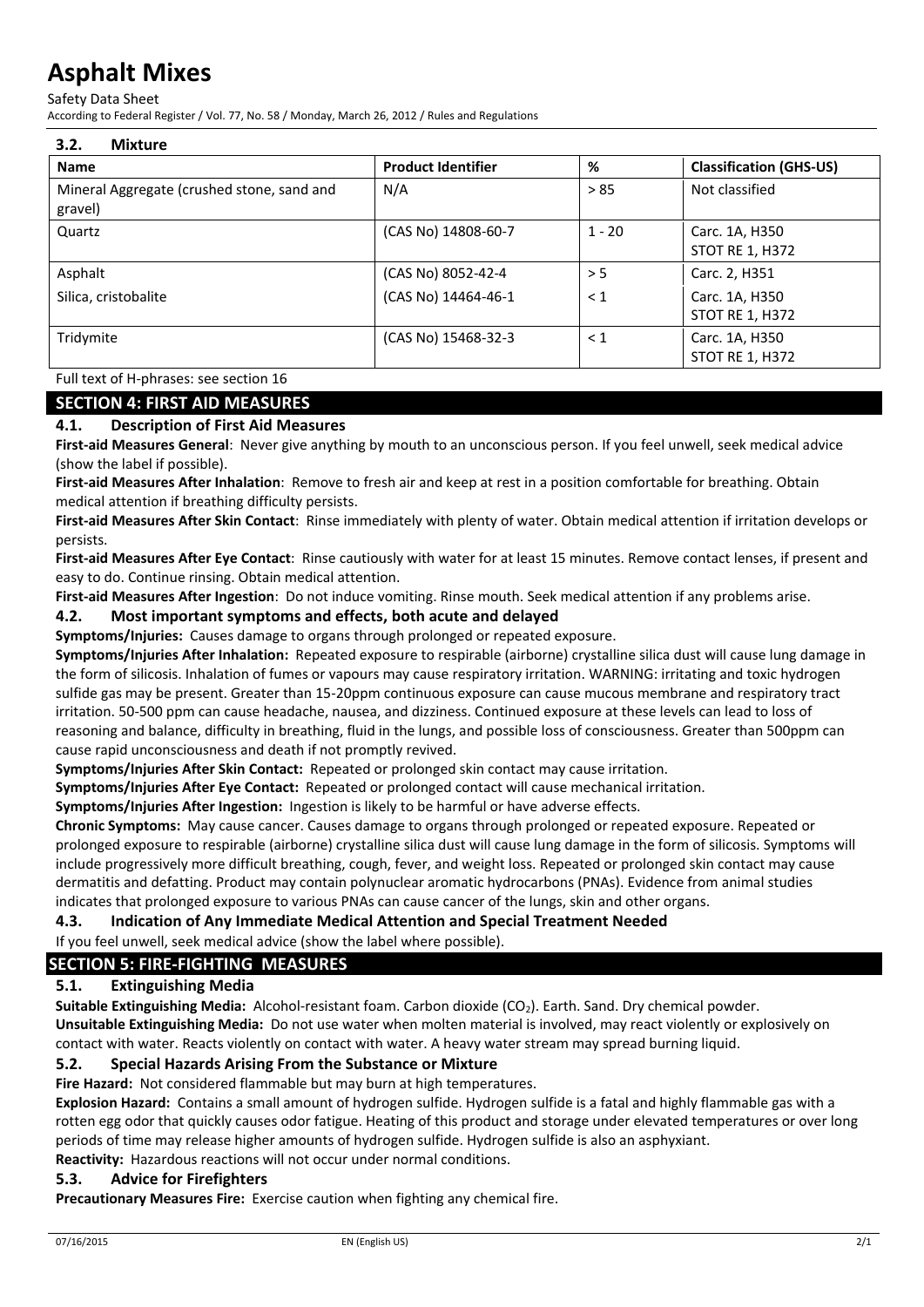Safety Data Sheet

According to Federal Register / Vol. 77, No. 58 / Monday, March 26, 2012 / Rules and Regulations

**Firefighting Instructions:** Do not allow run-off from fire fighting to enter drains or water sources. Use water spray or fog for cooling exposed containers. Do not breathe fumes from fires or vapors from decomposition. Remove containers from fire area if this can be done without risk.

**Other Information:** Do not add water to molten material as this may cause spattering.

## **SECTION 6: ACCIDENTAL RELEASE MEASURES**

#### **6.1. Personal Precautions, Protective Equipment and Emergency Procedures**

**General Measures**: Avoid all contact with skin, eyes, or clothing. Do NOT breathe dust, vapor, mist, or spray. Keep away from open flames, hot surfaces and sources of ignition. No smoking.

#### **6.1.1. For Non-emergency Personnel**

**Protective Equipment:** Use appropriate personal protection equipment (PPE).

**Emergency Procedures:** Evacuate unnecessary personnel.

#### **6.1.2. For Emergency Responders**

**Emergency Procedures:** Eliminate ignition sources. Stop leak if safe to do so. If possible, stop flow of product.

#### **6.2. Environmental Precautions**

Prevent entry to sewers and public waters.

#### **6.3. Methods and Material for Containment and Cleaning Up**

**For Containment:** Contain any spills with dikes or absorbents to prevent migration and entry into sewers or streams. Where possible allow molten material to solidify naturally.

**Methods for Cleaning Up:** Cool molten material to limit spreading. Allow liquid material to solidify before cleaning up. Take up mechanically (sweeping, shoveling) and collect in suitable container for disposal.

#### **6.4. Reference to Other Sections**

Concerning disposal elimination after cleaning, see item 13.

#### **SECTION 7: HANDLING AND STORAGE**

#### **7.1. Precautions for Safe Handling**

**Additional Hazards When Processed:** Keep away from heat/sparks/open flames/hot surfaces. – No smoking.

**Precautions for Safe Handling:** Protect skin and eyes from contact with molten material. Do NOT breathe dust, vapor, mist, or spray.

#### **7.2. Conditions for Safe Storage, Including Any Incompatibilities**

**Storage Conditions:** Keep in fireproof place.

**Storage Area:** Store in a well-ventilated place. Keep cool.

#### **7.3. Specific End Use(s)**

#### Building materials, construction

#### **SECTION 8: EXPOSURE CONTROLS/PERSONAL PROTECTION**

#### **8.1. Control Parameters**

For substances listed in section 3 that are not listed here, there are no established exposure limits from the manufacturer, supplier, importer, or the appropriate advisory agency including: ACGIH (TLV), NIOSH (REL), or OSHA (PEL).

| <b>USA ACGIH</b><br>ACGIH TWA $(mg/m3)$<br>0.025 mg/m <sup>3</sup> (respirable fraction)<br><b>USA ACGIH</b><br><b>ACGIH chemical category</b><br>A2 - Suspected Human Carcinogen<br>NIOSH REL (TWA) (mg/m <sup>3</sup> )<br>0.05 mg/m <sup>3</sup> (respirable dust)<br><b>USA NIOSH</b><br>US IDLH $(mg/m3)$<br>50 mg/m <sup>3</sup> (respirable dust)<br><b>USA IDLH</b><br>$250$ mppcf/%SiO <sub>2</sub> +5, 10mg/m <sup>3</sup> /%SiO <sub>2</sub> +2<br>OSHA PEL (STEL) (mg/m <sup>3</sup> )<br><b>USA OSHA</b><br>Silica, cristobalite (14464-46-1)<br><b>USA ACGIH</b><br>ACGIH TWA $(mg/m3)$<br>0.025 mg/m <sup>3</sup> (respirable fraction) |
|--------------------------------------------------------------------------------------------------------------------------------------------------------------------------------------------------------------------------------------------------------------------------------------------------------------------------------------------------------------------------------------------------------------------------------------------------------------------------------------------------------------------------------------------------------------------------------------------------------------------------------------------------------|
|                                                                                                                                                                                                                                                                                                                                                                                                                                                                                                                                                                                                                                                        |
|                                                                                                                                                                                                                                                                                                                                                                                                                                                                                                                                                                                                                                                        |
|                                                                                                                                                                                                                                                                                                                                                                                                                                                                                                                                                                                                                                                        |
|                                                                                                                                                                                                                                                                                                                                                                                                                                                                                                                                                                                                                                                        |
|                                                                                                                                                                                                                                                                                                                                                                                                                                                                                                                                                                                                                                                        |
|                                                                                                                                                                                                                                                                                                                                                                                                                                                                                                                                                                                                                                                        |
|                                                                                                                                                                                                                                                                                                                                                                                                                                                                                                                                                                                                                                                        |
| <b>ACGIH chemical category</b><br><b>USA ACGIH</b><br>Suspected Human Carcinogen                                                                                                                                                                                                                                                                                                                                                                                                                                                                                                                                                                       |
| NIOSH REL (TWA) (mg/m <sup>3</sup> )<br>0.05 mg/m <sup>3</sup> (respirable dust)<br><b>USA NIOSH</b>                                                                                                                                                                                                                                                                                                                                                                                                                                                                                                                                                   |
| US IDLH $(mg/m3)$<br>25 mg/m <sup>3</sup> (respirable dust)<br><b>USA IDLH</b>                                                                                                                                                                                                                                                                                                                                                                                                                                                                                                                                                                         |
| Tridymite (15468-32-3)                                                                                                                                                                                                                                                                                                                                                                                                                                                                                                                                                                                                                                 |
| <b>USA NIOSH</b><br>NIOSH REL (TWA) (mg/m <sup>3</sup> )<br>0.05 mg/m <sup>3</sup> (respirable dust)                                                                                                                                                                                                                                                                                                                                                                                                                                                                                                                                                   |
| US IDLH $(mg/m3)$<br>25 mg/m <sup>3</sup> (respirable dust)<br><b>USA IDLH</b>                                                                                                                                                                                                                                                                                                                                                                                                                                                                                                                                                                         |
| Asphalt (8052-42-4)                                                                                                                                                                                                                                                                                                                                                                                                                                                                                                                                                                                                                                    |
| <b>USA ACGIH</b><br>ACGIH TWA $(mg/m3)$<br>0.5 mg/m <sup>3</sup> (fume, inhalable fraction)                                                                                                                                                                                                                                                                                                                                                                                                                                                                                                                                                            |
| <b>ACGIH chemical category</b><br>Not Classifiable as a Human Carcinogen fume, coal tar-free<br><b>USA ACGIH</b>                                                                                                                                                                                                                                                                                                                                                                                                                                                                                                                                       |
| NIOSH REL (ceiling) (mg/m <sup>3</sup> )<br>5 mg/m <sup>3</sup> (fume)<br><b>USA NIOSH</b>                                                                                                                                                                                                                                                                                                                                                                                                                                                                                                                                                             |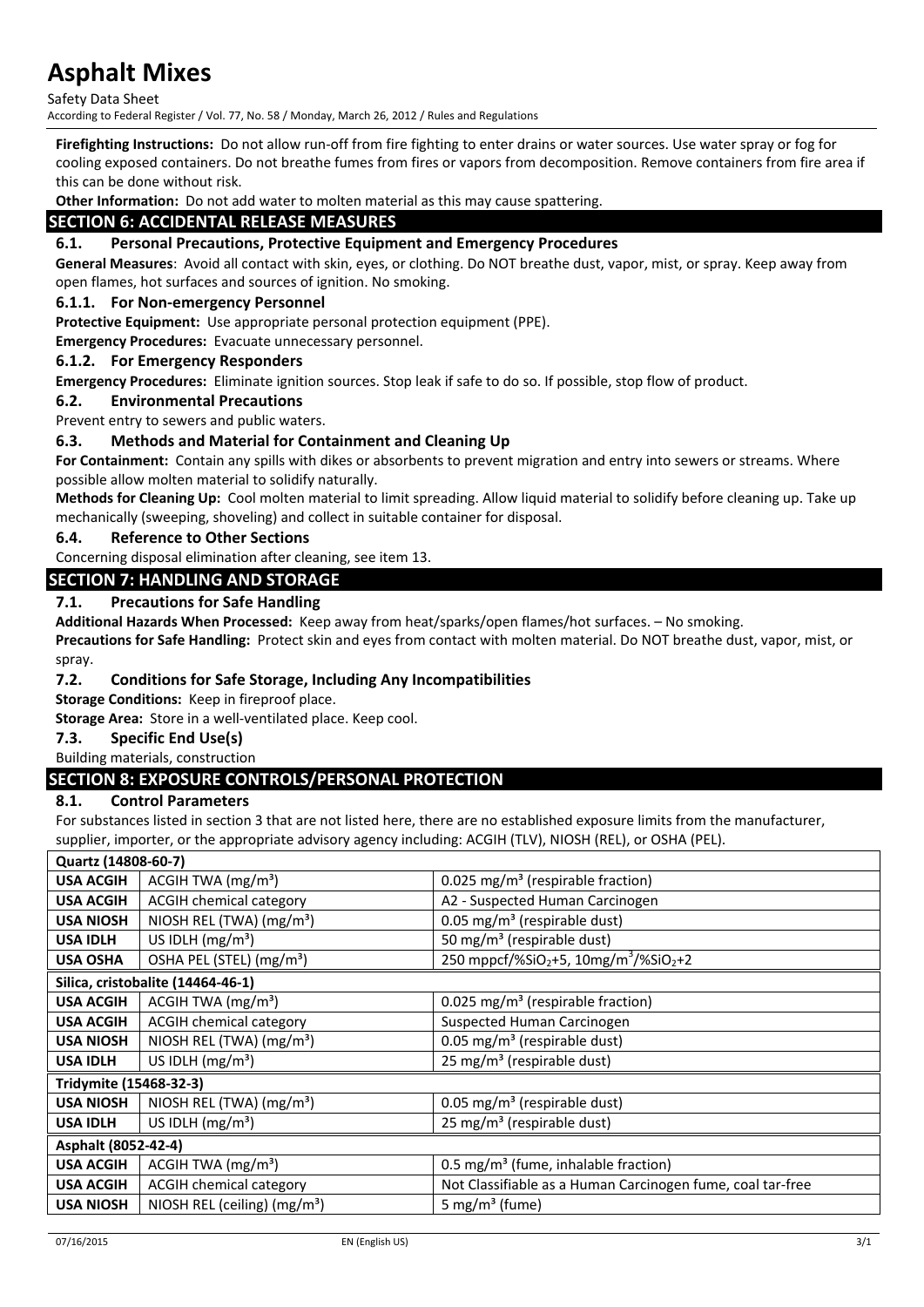Safety Data Sheet According to Federal Register / Vol. 77, No. 58 / Monday, March 26, 2012 / Rules and Regulations

#### **8.2. Exposure Controls**

| δ.Ζ.<br><b>EXPOSURE CONTROIS</b>                                                              |                                                                                                                                                                                                                                                 |
|-----------------------------------------------------------------------------------------------|-------------------------------------------------------------------------------------------------------------------------------------------------------------------------------------------------------------------------------------------------|
| <b>Appropriate Engineering Controls</b>                                                       | : Ensure adequate ventilation, especially in confined areas. Emergency eye wash<br>fountains and safety showers should be available in the immediate vicinity of any<br>potential exposure. Ensure all national/local regulations are observed. |
| <b>Personal Protective Equipment</b>                                                          | : Protective goggles. Gloves. Protective clothing. Dust formation: dust mask.                                                                                                                                                                   |
|                                                                                               |                                                                                                                                                                                                                                                 |
| <b>Materials for Protective Clothing</b>                                                      | : Chemically resistant materials and fabrics.                                                                                                                                                                                                   |
| <b>Hand Protection</b>                                                                        | Wear chemically resistant protective gloves.                                                                                                                                                                                                    |
| <b>Eye Protection</b>                                                                         | : Chemical goggles or safety glasses.                                                                                                                                                                                                           |
| <b>Skin and Body Protection</b>                                                               | Wear suitable protective clothing.                                                                                                                                                                                                              |
| <b>Respiratory Protection</b>                                                                 | : Use NIOSH-approved dust mask if dust has the potential to become airborne.                                                                                                                                                                    |
| <b>Environmental Exposure Controls</b>                                                        | Do not allow the product to be released into the environment.                                                                                                                                                                                   |
| <b>Consumer Exposure Controls</b>                                                             | : Do not eat, drink or smoke during use.                                                                                                                                                                                                        |
| <b>SECTION 9: PHYSICAL AND CHEMICAL PROPERTIES</b>                                            |                                                                                                                                                                                                                                                 |
| <b>Information on Basic Physical and Chemical Properties</b><br>9.1.<br><b>Physical State</b> | : Liquid                                                                                                                                                                                                                                        |
|                                                                                               | Course black material with volatile liquid component                                                                                                                                                                                            |
| Appearance<br>Odor                                                                            |                                                                                                                                                                                                                                                 |
|                                                                                               | Petroleum odor                                                                                                                                                                                                                                  |
| <b>Odor Threshold</b>                                                                         | No data available                                                                                                                                                                                                                               |
| рH                                                                                            | No data available                                                                                                                                                                                                                               |
| <b>Evaporation Rate</b>                                                                       | No data available                                                                                                                                                                                                                               |
| <b>Melting Point</b>                                                                          | No data available                                                                                                                                                                                                                               |
| <b>Freezing Point</b>                                                                         | No data available                                                                                                                                                                                                                               |
| <b>Boiling Point</b>                                                                          | No data available                                                                                                                                                                                                                               |
| <b>Flash Point</b>                                                                            | No data available                                                                                                                                                                                                                               |
| <b>Auto-ignition Temperature</b>                                                              | No data available                                                                                                                                                                                                                               |
| <b>Decomposition Temperature</b>                                                              | No data available                                                                                                                                                                                                                               |
| Flammability (solid, gas)                                                                     | No data available                                                                                                                                                                                                                               |
| <b>Vapor Pressure</b>                                                                         | No data available                                                                                                                                                                                                                               |
| Relative Vapor Density at 20 °C                                                               | No data available                                                                                                                                                                                                                               |
| <b>Relative Density</b>                                                                       | No data available                                                                                                                                                                                                                               |
| <b>Specific Gravity</b>                                                                       | $: 2.0 - 2.5$                                                                                                                                                                                                                                   |
| Solubility                                                                                    | Insoluble in water                                                                                                                                                                                                                              |
| <b>Partition Coefficient: N-Octanol/Water</b>                                                 | No data available                                                                                                                                                                                                                               |
| <b>Viscosity</b>                                                                              | : No data available                                                                                                                                                                                                                             |

**9.2. Other Information** No additional information available

### **SECTION 10: STABILITY AND REACTIVITY**

**10.1. Reactivity:** Hazardous reactions will not occur under normal conditions.

**10.2. Chemical Stability:** Stable under recommended handling and storage conditions (see section 7).

**10.3. Possibility of Hazardous Reactions:** Hazardous polymerization will not occur.

**10.4. Conditions to Avoid:** Incompatible materials.

**10.5. Incompatible Materials:** Strong acids, strong bases, strong oxidizers.

**10.6. Hazardous Decomposition Products:** Quartz (silica) will dissolve in hydroflouric acid producing a corrosive gas, silicon tetrafluoride.

#### **SECTION 11: TOXICOLOGICAL INFORMATION**

**11.1. Information On Toxicological Effects Acute Toxicity:** Not classified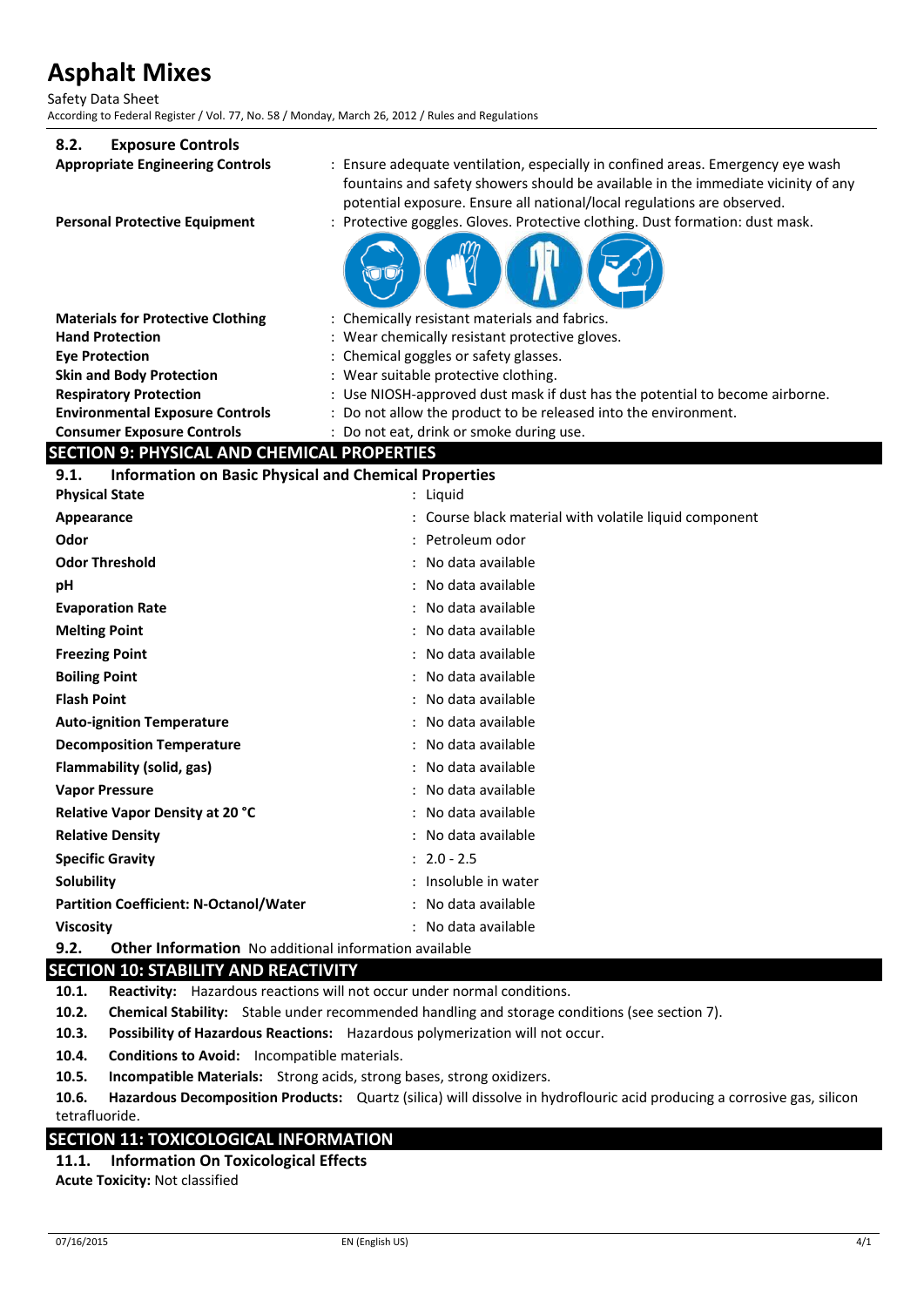Safety Data Sheet

According to Federal Register / Vol. 77, No. 58 / Monday, March 26, 2012 / Rules and Regulations

| Quartz (14808-60-7)        |                            |
|----------------------------|----------------------------|
| LD50 Oral Rat              | $>$ 5000 mg/kg             |
| <b>LD50 Dermal Rat</b>     | $>$ 5000 mg/kg             |
| Asphalt (8052-42-4)        |                            |
| LD50 Oral Rat              | $>$ 5000 mg/kg             |
| <b>LD50 Dermal Rabbit</b>  | $>$ 2000 mg/kg             |
| <b>LC50 Inhalation Rat</b> | $> 94.4$ mg/m <sup>3</sup> |

**Skin Corrosion/Irritation:** Not classified

**Serious Eye Damage/Irritation:** Not classified

#### **Respiratory or Skin Sensitization:** Not classified

**Germ Cell Mutagenicity:** Not classified

**Carcinogenicity:** May cause cancer.

| Quartz (14808-60-7)                              |                                               |
|--------------------------------------------------|-----------------------------------------------|
| <b>IARC</b> group                                |                                               |
| <b>National Toxicology Program (NTP) Status</b>  | Known Human Carcinogens.                      |
| <b>OSHA Hazard Communication Carcinogen List</b> | In OSHA Hazard Communication Carcinogen list. |
| Silica, cristobalite (14464-46-1)                |                                               |
| <b>IARC</b> group                                |                                               |
| <b>OSHA Hazard Communication Carcinogen List</b> | In OSHA Hazard Communication Carcinogen list. |
| Tridymite (15468-32-3)                           |                                               |
| <b>IARC</b> group                                |                                               |
| <b>OSHA Hazard Communication Carcinogen List</b> | In OSHA Hazard Communication Carcinogen list. |
| Asphalt (8052-42-4)                              |                                               |
| <b>IARC</b> group                                | 2B                                            |
| <b>National Toxicology Program (NTP) Status</b>  | Twelfth Report - Items under consideration.   |
| <b>OSHA Hazard Communication Carcinogen List</b> | In OSHA Hazard Communication Carcinogen list. |

**Reproductive Toxicity:** Not classified

**Specific Target Organ Toxicity (Single Exposure):** Not classified

**Specific Target Organ Toxicity (Repeated Exposure):** Causes damage to organs through prolonged or repeated exposure.

#### **Aspiration Hazard:** Not classified

**Symptoms/Injuries After Inhalation:** Repeated exposure to respirable (airborne) crystalline silica dust will cause lung damage in the form of silicosis. Inhalation of fumes or vapours may cause respiratory irritation. WARNING: irritating and toxic hydrogen sulfide gas may be present. Greater than 15-20ppm continuous exposure can cause mucous membrane and respiratory tract irritation. 50-500 ppm can cause headache, nausea, and dizziness. Continued exposure at these levels can lead to loss of reasoning and balance, difficulty in breathing, fluid in the lungs, and possible loss of consciousness. Greater than 500ppm can cause rapid unconsciousness and death if not promptly revived.

**Symptoms/Injuries After Skin Contact:** Repeated or prolonged skin contact may cause irritation.

**Symptoms/Injuries After Eye Contact:** Repeated or prolonged contact will cause mechanical irritation.

**Symptoms/Injuries After Ingestion:** Ingestion is likely to be harmful or have adverse effects.

**Chronic Symptoms:** May cause cancer. Causes damage to organs through prolonged or repeated exposure. Repeated or prolonged exposure to respirable (airborne) crystalline silica dust will cause lung damage in the form of silicosis. Symptoms will include progressively more difficult breathing, cough, fever, and weight loss. Repeated or prolonged skin contact may cause dermatitis and defatting. Product may contain polynuclear aromatic hydrocarbons (PNAs). Evidence from animal studies indicates that prolonged exposure to various PNAs can cause cancer of the lungs, skin and other organs.

#### **SECTION 12: ECOLOGICAL INFORMATION**

**12.1. Toxicity** No additional information available

**12.2. Persistence and Degradability** No additional information available

#### **12.3. Bioaccumulative Potential**

| Asphalt (8052-42-4) |                               |
|---------------------|-------------------------------|
| <b>BCF fish 1</b>   | (no bioaccumulation expected) |
| <b>Log Pow</b>      |                               |
|                     |                               |

#### **12.4. Mobility in Soil** No additional information available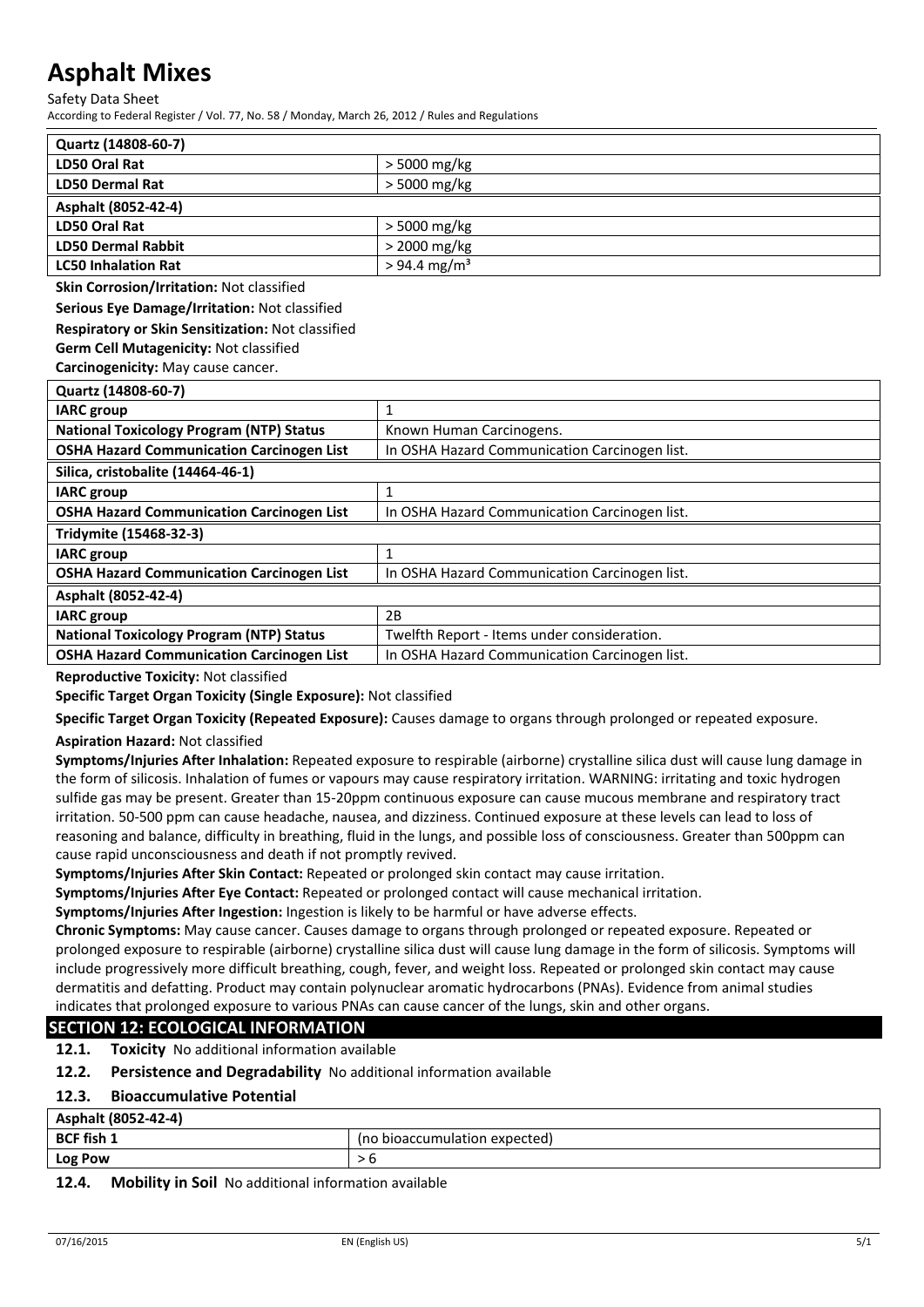Safety Data Sheet According to Federal Register / Vol. 77, No. 58 / Monday, March 26, 2012 / Rules and Regulations

| <b>Other Adverse Effects</b><br>12.5.                                                                   |                    |                                                                                                                         |
|---------------------------------------------------------------------------------------------------------|--------------------|-------------------------------------------------------------------------------------------------------------------------|
| <b>Other Information</b>                                                                                |                    | : Avoid release to the environment.                                                                                     |
| <b>SECTION 13: DISPOSAL CONSIDERATIONS</b>                                                              |                    |                                                                                                                         |
| Waste treatment methods<br>13.1.                                                                        |                    |                                                                                                                         |
|                                                                                                         |                    | Waste Disposal Recommendations: Dispose of waste material in accordance with all local, regional, national, provincial, |
| territorial and international regulations.                                                              |                    |                                                                                                                         |
| Ecology - Waste Materials: Avoid release to the environment.                                            |                    |                                                                                                                         |
| <b>SECTION 14: TRANSPORT INFORMATION</b>                                                                |                    |                                                                                                                         |
| In Accordance with DOT<br>14.1.                                                                         |                    |                                                                                                                         |
| <b>Proper Shipping Name</b>                                                                             |                    | : ELEVATED TEMPERATURE LIQUID, N.O.S. (Asphalt)                                                                         |
| <b>Hazard Class</b><br>: 9                                                                              |                    |                                                                                                                         |
| <b>Identification Number</b>                                                                            | : UN3257           |                                                                                                                         |
| <b>Label Codes</b><br>: 9                                                                               |                    |                                                                                                                         |
| <b>Packing Group</b><br>: III                                                                           |                    |                                                                                                                         |
| <b>ERG Number</b>                                                                                       | : 128              |                                                                                                                         |
| 14.2. In Accordance with IMDG                                                                           |                    |                                                                                                                         |
| <b>Proper Shipping Name</b>                                                                             |                    | : ELEVATED TEMPERATURE LIQUID, N.O.S. (Asphalt)                                                                         |
| <b>Hazard Class</b><br>$\div$ 9                                                                         |                    |                                                                                                                         |
| <b>Identification Number</b>                                                                            | : UN3257           |                                                                                                                         |
| <b>Packing Group</b><br>: III                                                                           |                    |                                                                                                                         |
| <b>Label Codes</b><br>: 9                                                                               |                    |                                                                                                                         |
| EmS-No. (Fire)<br>EmS-No. (Spillage)                                                                    | $: F-A$<br>$: S-P$ |                                                                                                                         |
|                                                                                                         |                    |                                                                                                                         |
| 14.3. In Accordance with IATA                                                                           |                    |                                                                                                                         |
| <b>Proper Shipping Name</b><br><b>Identification Number</b>                                             |                    | : ELEVATED TEMPERATURE LIQUID, N.O.S. (Asphalt)                                                                         |
| <b>Hazard Class</b><br>: 9                                                                              | : UN3257           |                                                                                                                         |
| <b>Label Codes</b><br>: 9                                                                               |                    |                                                                                                                         |
|                                                                                                         |                    |                                                                                                                         |
| <b>ERG Code (IATA)</b><br>: 9L                                                                          |                    |                                                                                                                         |
| <b>SECTION 15: REGULATORY INFORMATION</b>                                                               |                    |                                                                                                                         |
| <b>US Federal Regulations</b><br>15.1                                                                   |                    |                                                                                                                         |
| <b>Asphalt Mixes</b>                                                                                    |                    |                                                                                                                         |
| <b>SARA Section 311/312 Hazard Classes</b>                                                              |                    | Delayed (chronic) health hazard                                                                                         |
| Quartz (14808-60-7)<br>Listed on the United States TSCA (Toxic Substances Control Act) inventory        |                    |                                                                                                                         |
| <b>SARA Section 311/312 Hazard Classes</b>                                                              |                    | Delayed (chronic) health hazard                                                                                         |
| Silica, cristobalite (14464-46-1)                                                                       |                    |                                                                                                                         |
| Listed on the United States TSCA (Toxic Substances Control Act) inventory                               |                    |                                                                                                                         |
| <b>SARA Section 311/312 Hazard Classes</b>                                                              |                    | Delayed (chronic) health hazard                                                                                         |
| Tridymite (15468-32-3)                                                                                  |                    |                                                                                                                         |
| SARA Section 311/312 Hazard Classes                                                                     |                    | Delayed (chronic) health hazard                                                                                         |
| Asphalt (8052-42-4)                                                                                     |                    |                                                                                                                         |
| Listed on the United States TSCA (Toxic Substances Control Act) inventory                               |                    |                                                                                                                         |
| <b>SARA Section 311/312 Hazard Classes</b>                                                              |                    | Delayed (chronic) health hazard                                                                                         |
|                                                                                                         |                    |                                                                                                                         |
| 15.2<br><b>US State Regulations</b>                                                                     |                    |                                                                                                                         |
| Quartz (14808-60-7)                                                                                     |                    |                                                                                                                         |
| U.S. - California - Proposition 65 - Carcinogens List                                                   |                    | WARNING: This product contains chemicals known to the State of                                                          |
|                                                                                                         |                    | California to cause cancer.                                                                                             |
| Quartz (14808-60-7)                                                                                     |                    |                                                                                                                         |
| U.S. - Massachusetts - Right To Know List<br>U.S. - New Jersey - Right to Know Hazardous Substance List |                    |                                                                                                                         |
| U.S. - Pennsylvania - RTK (Right to Know) List                                                          |                    |                                                                                                                         |
|                                                                                                         |                    |                                                                                                                         |
| Silica, cristobalite (14464-46-1)                                                                       |                    |                                                                                                                         |